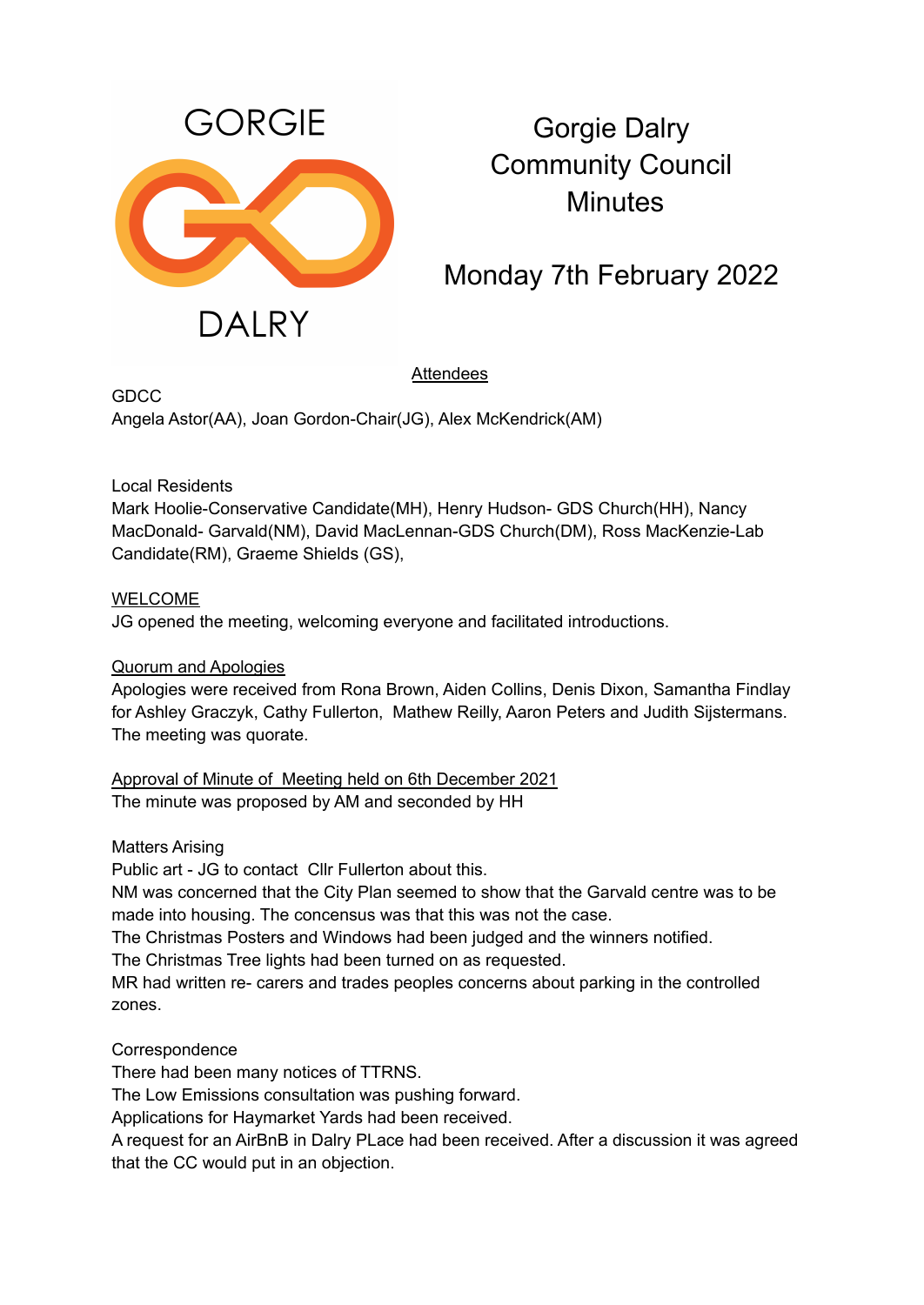Engagement and Communications. None.

Treasurer's Report AC had submitted an email report.

Planning and Licencing

Request for an AirBnB in Dalry Colony. It was agreed to put in an objection to this. Request for a very late licence from Kebabish - until 2am and 3am at weekends. It was agreed to object to this. It was felt that midnight was late enough.

A 303 bed student PBSA was proposed at Westfield Road. It was agreed to keep an eye on this.

Request to pave over a front garden for parking. There were concerns about the drainage. No decision made.

Councillors Reports None had been received at this time.

Police Report.

This came monthly and was city wide of which Gorgie Dalry was a small part.

Items for Discussion

Tynecastle Development - We had asked for an update on this topic. Due to the upcoming Council Elections the application will not be considered at this time.

RM - There could be two outcomes for the application 1. Rejection 2. Rejection then the ruling could be overturned. If the plans were left too long then S1 Developers can go directly to the recorder/reporter.

The Community Council will continue to monitor the application.

Queen's Jubilee.

There was a discussion about celebrating this occasion. The CC had not done anything for the other jubilees but it was suggested that a tree be planted on this occasion - perhaps in the Community Park.

Gorgie Dalry High Street.

There was a general discussion about the Active Travel Link from Haymarket to Hermiston. This will come through the community park.

The investment in our \*High Street\* is still at the teething stage and will be followed by the CC. Plans for this can be seen on the CEC website.

Local Election Hustings.

There was a discussion about leading/participating in this and all were in favour of this. AM had been very active in the previous hustings. A local minister would be asked to be the chairperson.